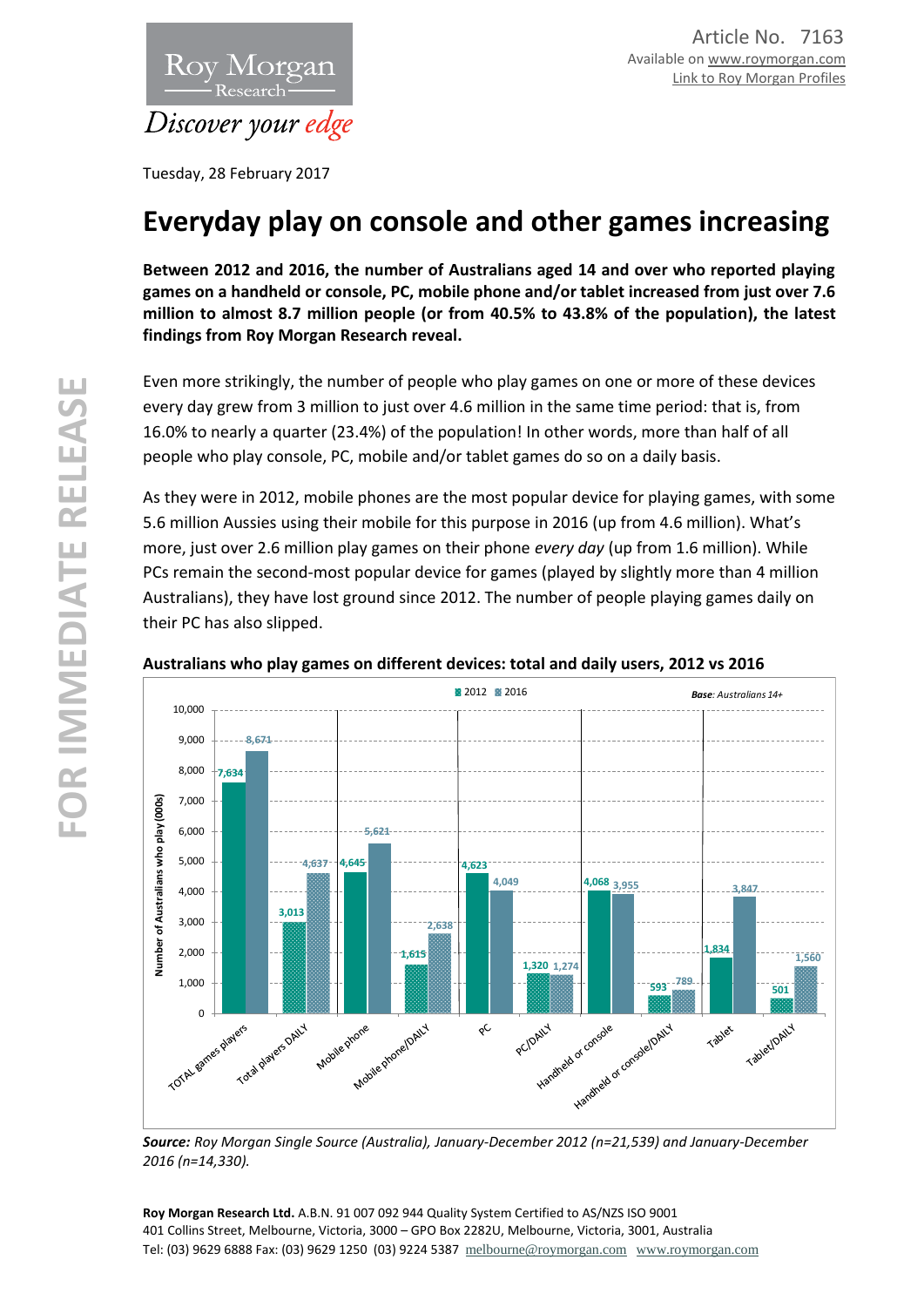Handhelds and consoles have seen their popularity decline a fraction (from nearly 4.1 million to just under 4 million) although daily usage has increased. But the device with the greatest surge in game players is the tablet: since 2012, the number of people playing on their tablets has more than doubled from 1.8 million to 3.8 million, while daily players have more than tripled!

## *Games every day*

While the overall proportions of Australian men (24%) and women (23%) who play games daily is almost identical, different devices have distinct gender skews.

Men (6%) are three times as likely as women (2%) to play games on a handheld console daily, and more than twice as likely to play daily on a PC (9% vs 4%). Women (9%), meanwhile, are more likely than men (6%) to play on a tablet every day and slightly more likely to get their daily game on via mobile phone (14% vs 13%).

Delving a bit deeper, it emerges that young men aged from 14 to 24 years are more likely than Aussies of any other age (or gender) to be games fiends, with 45% playing some kind of game every day. More than one in every five (21%) play games on their mobile on a daily basis, ahead of 20% on a PC and 19% on a handheld or console. Tablets are by far the least popular device with this age group at 7%.

| <b>DEVICE USED</b>         | 14-24 years |       | 25-34 years |       | 35-49 years |       | 50-64 years |       | 65+ years |       |
|----------------------------|-------------|-------|-------------|-------|-------------|-------|-------------|-------|-----------|-------|
|                            | Men         | Women | Men         | Women | Men         | Women | Men         | Women | Men       | Women |
| Handheld/console           | 19%         | 4%    | 5%          | 2%    | 3%          | $1\%$ | 2%          | 2%    | 2%        | 2%    |
| <b>PC</b>                  | 20%         | 5%    | 8%          | 3%    | 6%          | 4%    | 6%          | 5%    | 5%        | 5%    |
| <b>Mobile phone</b>        | 21%         | 16%   | 17%         | 24%   | 18%         | 17%   | 5%          | 10%   | 2%        | 3%    |
| <b>Tablet</b>              | 7%          | 7%    | 4%          | 6%    | 8%          | 11%   | 6%          | 12%   | 4%        | 9%    |
| <b>Total daily players</b> | 45%         | 23%   | 26%         | 28%   | 26%         | 26%   | 14%         | 22%   | 10%       | 16%   |

## **Daily game playing by device and age group**

*Source: Roy Morgan Single Source (Australia), January-December 2016 (n=14,330). Base: Australians 14+*

However, among the 25-34 year, 50-64 year and 65+ year age brackets, women are more likely than men to play games on a daily basis, driven by their markedly more widespread use of mobile phones and tablets for daily game-playing.

Men also show a steeper drop-off than women from daily playing past the age of 50.

## **Norman Morris, Industry Communications Director, Roy Morgan Research, says:**

*"Since 2012, the number of Australians who play games every day on a handheld or console, PC, mobile phone and/or tablet has skyrocketed to the point that more than half of all gamers play on a daily basis.*

*"It's not surprising that almost half of all daily games-players are folks who play on their mobile phone: there is no device more portable and convenient, easily whipped out for a quick round of Candy Crush or Swapperoo while on public transport, in bed, on the couch, at lunch…*